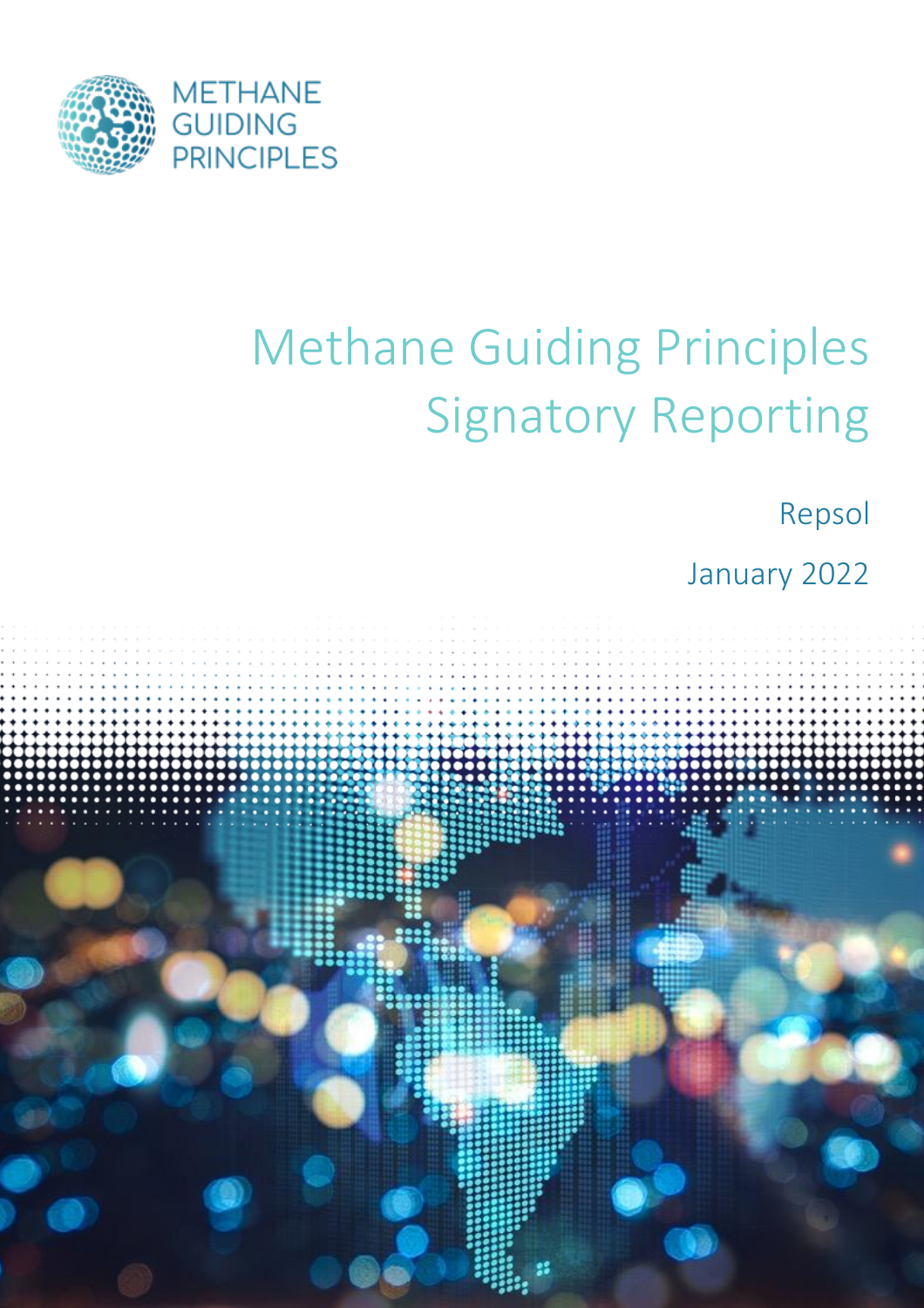

COMPANY: **Repsol**

YEAR OF JOINING METHANE GUIDING PRINCIPLES: **2017**

SENIOR REPRESENTATIVE: **Fernando Ruiz Fernandez , Sustainability Director**

ALTERNATE REPRESENTATIVE: **Antonio López Rodríguez, Energy Transition & Climate Change Sr Manager**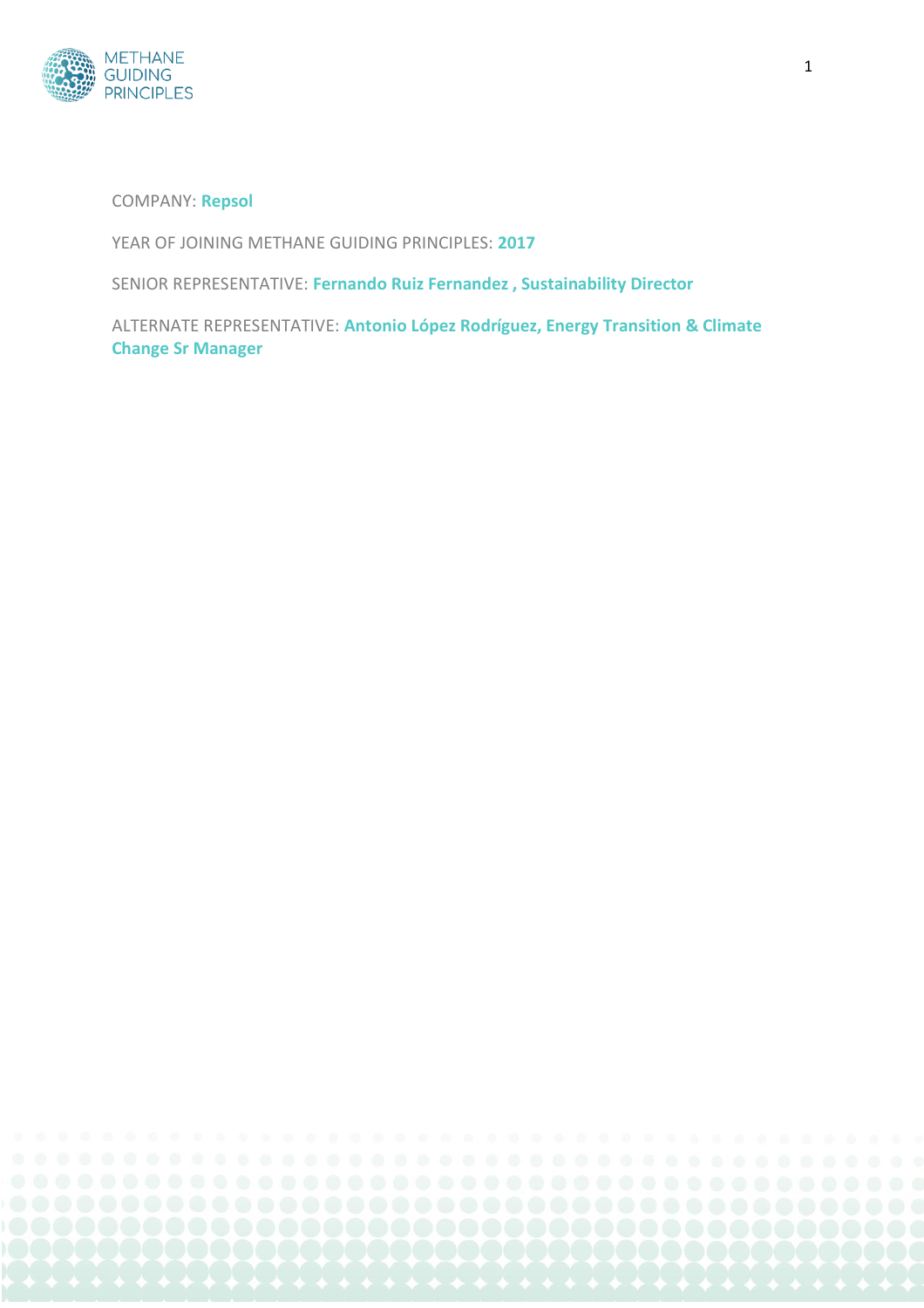

## **Principle One:**

### Continually reduce methane emissions

| 2021 completed activity                                                                                                                                                                                                                                                                                                                                                                                                                                                                                                                                                                                                                                       | 2022 intended activity                                                                                                                                                                                                           |
|---------------------------------------------------------------------------------------------------------------------------------------------------------------------------------------------------------------------------------------------------------------------------------------------------------------------------------------------------------------------------------------------------------------------------------------------------------------------------------------------------------------------------------------------------------------------------------------------------------------------------------------------------------------|----------------------------------------------------------------------------------------------------------------------------------------------------------------------------------------------------------------------------------|
| Repsol is committed to methane emissions reductions, and has implemented<br>different reduction opportunities in the last years.<br>We have taken on the objective of achieving a methane emissions intensity of<br>our operated assets of 0.2% by 2025, a value recognized as near-zero by relevant<br>shareholders for the oil and gas sector. Achieving this goal is mainly based on<br>three lines of action:<br>Implementing more precise technologies for emissions detection and<br>$\bullet$<br>quantification                                                                                                                                        | For 2022, Repsol plans to<br>continue with its reduction<br>plan, implementing every<br>year new reduction actions<br>implementing new<br>and<br>technologies improving the<br>monitoring and reduction<br>of methane emissions. |
| Identifying and applying technological opportunities for emissions<br>$\bullet$<br>reduction                                                                                                                                                                                                                                                                                                                                                                                                                                                                                                                                                                  |                                                                                                                                                                                                                                  |
| Transition to a lower-emissions portfolio<br>$\qquad \qquad \bullet$                                                                                                                                                                                                                                                                                                                                                                                                                                                                                                                                                                                          |                                                                                                                                                                                                                                  |
| To see the progress of Repsol's methane intensity target, please consult the<br>website:<br>https://www.repsol.com/en/sustainability/sustainability-<br>strategy/reports-and-kpis/sustainability-kpis/climate-change/index.cshtml                                                                                                                                                                                                                                                                                                                                                                                                                             |                                                                                                                                                                                                                                  |
| To achieve consolidated reduction actions several initiatives are being<br>performed, focused on implementing LDAR campaigns in all operated assets.<br>During 2021 we continued to expand the LDAR campaigns in our operated assets,<br>and execute similar in non operated assets where possible. These campaigns help<br>us reduce our fugitives emissions and increase the accuracy of our methane<br>inventory thanks to quantification.                                                                                                                                                                                                                 |                                                                                                                                                                                                                                  |
| In some of the assets, a substantial source of venting is associated with<br>pneumatic devices running on instrument gas. As part of a multi year effort,<br>hundreds of high bleed pneumatic devices were systematically replaced with low<br>bleed ones. Through a multi-year plan over 2000 devices were converted. The<br>result of converting the high bleed devices to low bleed ones was a reduction of<br>more than 3.000 tonnes of methane.                                                                                                                                                                                                          |                                                                                                                                                                                                                                  |
| With methane emissions reduction core to these programmes, Repsol has<br>successfully piloted new-generation membranes in one of its offshore assets in<br>South East Asia. Due to high carbon dioxide content in the gas produced from the<br>reservoir, several membrane separation trains are required to purify the natural<br>gas to meet quality specifications. By upgrading the membranes, Repsol was able<br>to increase the membrane system selectivity, while also increasing the methane<br>recovery rate. A membrane skids replacement schedule was established as a<br>multiyear plan, achieving a reduction of more than 6 ktCH <sub>4</sub> . |                                                                                                                                                                                                                                  |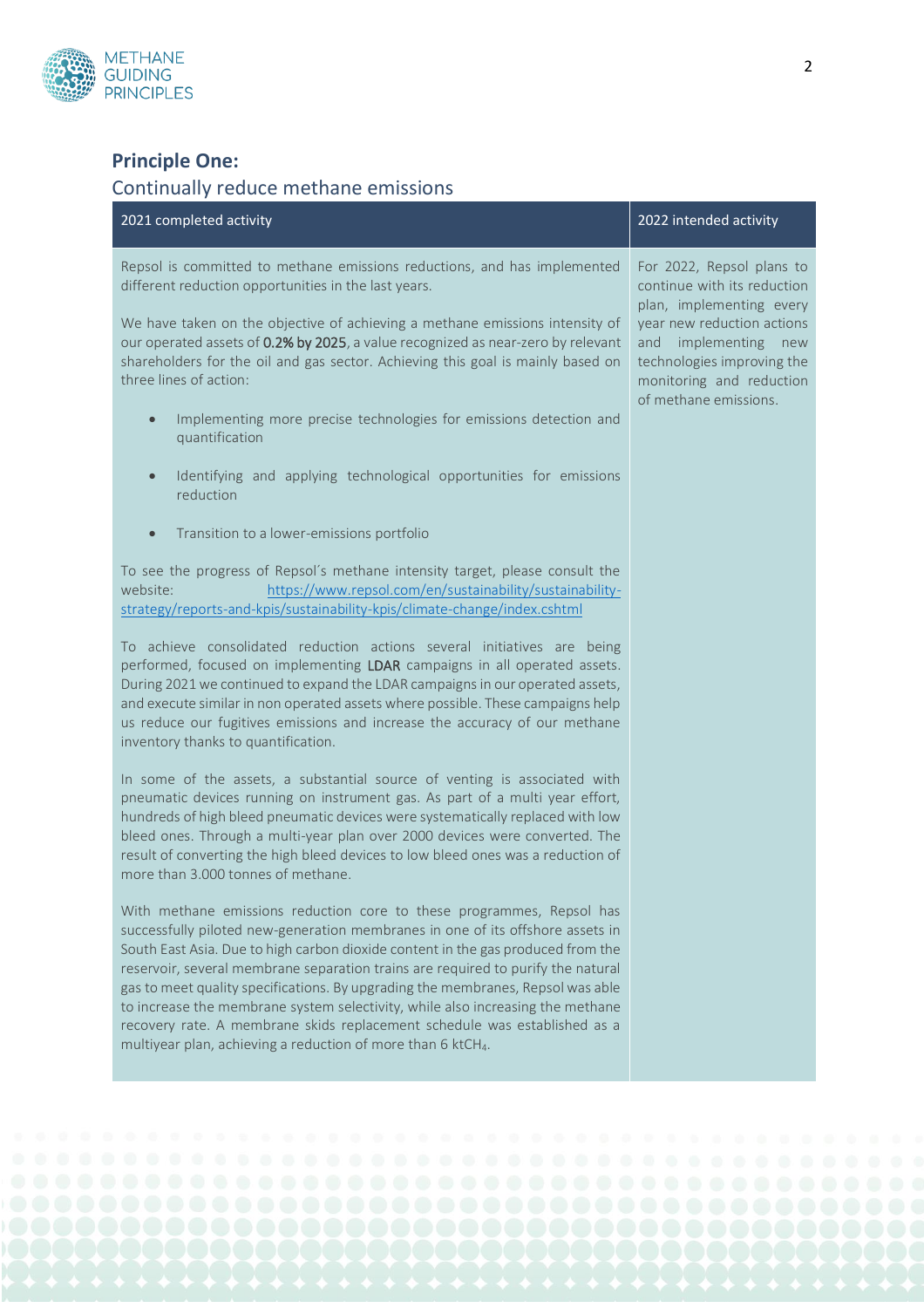

## **Principle Two:**

## Advance strong performance across the gas supply chain

| Since 2016 Repsol has joined several global initiatives:<br>OGCI, OGMP and MGP. Repsol had been reporting<br>methane emissions externally and taking action on<br>of OGMP 2.0.<br>methane reductions for many years. However, the<br>endorsement to these partnerships has been<br>considered a good opportunity for increasing focus,<br>knowledge on methodologies<br>sharing<br>and<br>technologies, improving scientific and technical<br>Mitigation Tool.<br>understanding of methane emissions in our industry<br>and expanding outreach in order to engage the full<br>value chain in these good practices.<br>Our ambition is to proactively engage with other<br>players in the value chain, including joint venture<br>partners in the gas production and transportation<br>sector, to encourage them to commit to comparable<br>efforts.<br>In 2020 Repsol reconfirmed its endorsement to OGMP<br>in its new version OGMP 2.0. In 2021 we have<br>developed an engagement plan to be deployed in<br>2022 and implemented some actions internally in<br>order to try to eliminate barriers in future agreements.<br>Through the Methane Guiding Principles (MGP) | 2021 completed activity                                | 2022 intended activity                                                                                                                                                                                                                                          |
|----------------------------------------------------------------------------------------------------------------------------------------------------------------------------------------------------------------------------------------------------------------------------------------------------------------------------------------------------------------------------------------------------------------------------------------------------------------------------------------------------------------------------------------------------------------------------------------------------------------------------------------------------------------------------------------------------------------------------------------------------------------------------------------------------------------------------------------------------------------------------------------------------------------------------------------------------------------------------------------------------------------------------------------------------------------------------------------------------------------------------------------------------------------------------|--------------------------------------------------------|-----------------------------------------------------------------------------------------------------------------------------------------------------------------------------------------------------------------------------------------------------------------|
|                                                                                                                                                                                                                                                                                                                                                                                                                                                                                                                                                                                                                                                                                                                                                                                                                                                                                                                                                                                                                                                                                                                                                                            |                                                        | We plan to deploy the engagement plan already<br>developed in 2021 as part of our implementation plan<br>Within MGP we will continue our participation in the<br>NOJV group and the new proposed MGP activity<br>Methane Source Identification, Calculation and |
|                                                                                                                                                                                                                                                                                                                                                                                                                                                                                                                                                                                                                                                                                                                                                                                                                                                                                                                                                                                                                                                                                                                                                                            |                                                        |                                                                                                                                                                                                                                                                 |
| Venture (NOJV) initiative, leading one of the activities.                                                                                                                                                                                                                                                                                                                                                                                                                                                                                                                                                                                                                                                                                                                                                                                                                                                                                                                                                                                                                                                                                                                  | Repsol actively participated in the Non-Operated Joint |                                                                                                                                                                                                                                                                 |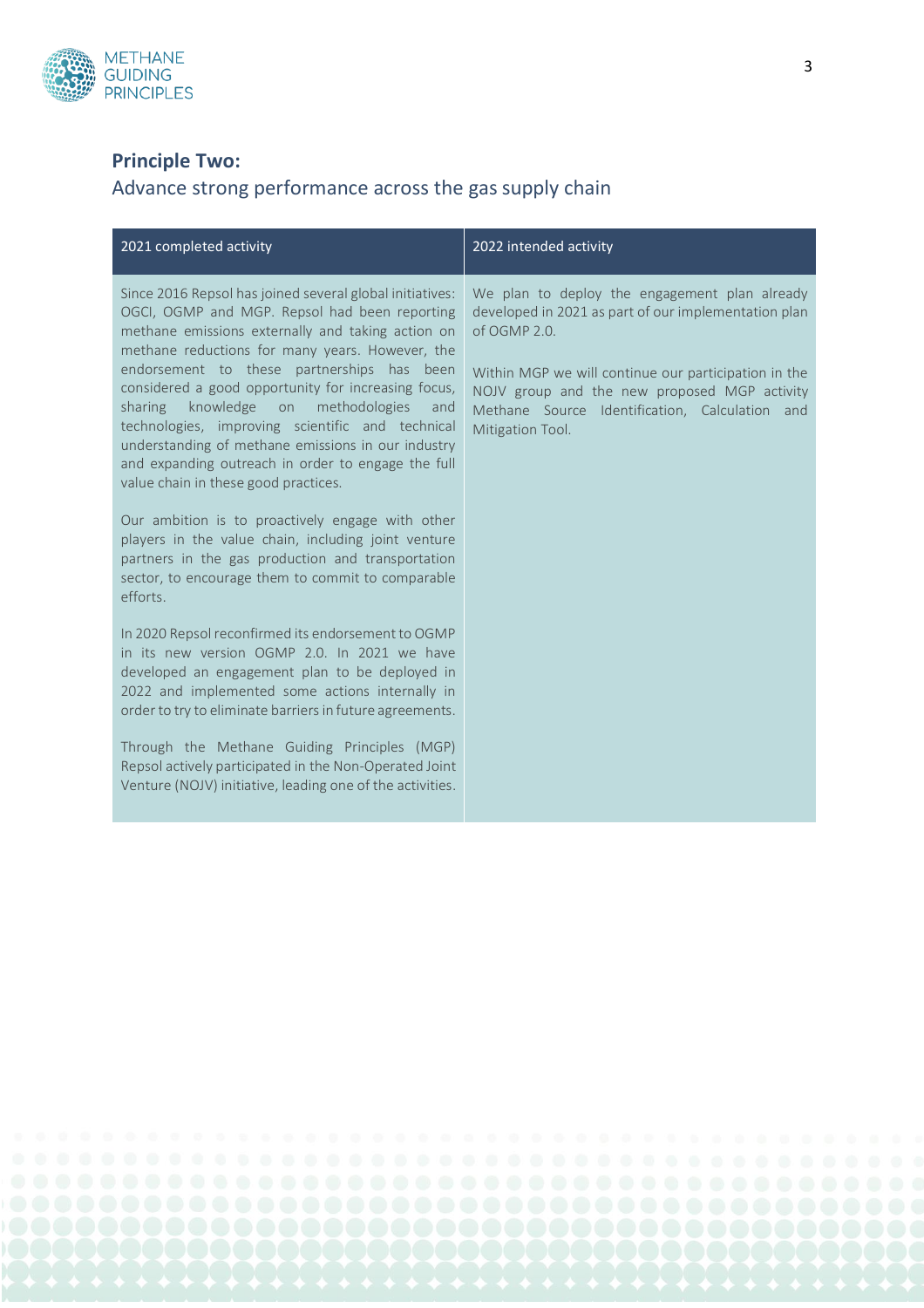

### **Principle Three:**

### Improve accuracy of methane emissions data

| 2021 completed activity                                                                                                                                                                                                                                                                                                                                                                                                                                                                           | 2022 intended activity                                                                                                       |
|---------------------------------------------------------------------------------------------------------------------------------------------------------------------------------------------------------------------------------------------------------------------------------------------------------------------------------------------------------------------------------------------------------------------------------------------------------------------------------------------------|------------------------------------------------------------------------------------------------------------------------------|
| Repsol acknowledges the difficulty of reporting with<br>accuracy and the challenge of continuous monitoring.<br>Investments in technological innovation, through our<br>Corporate Venturing Fund and OGCI-CI (Oil & Gas<br>Climate Initiative - Climate Investments), will help<br>improve capability to reduce emissions over time and<br>improve the accuracy of monitoring.                                                                                                                    | As part of our OGMP 2.0 implementation plan, we are<br>planning to deploy the technologies tested in our<br>operated assets. |
| Besides that, Repsol is supporting the development of<br>technologies for remote sensing (drones, aircrafts,<br>satellites, etc.) through the OGCI-CI. Repsol believes<br>that the reconciliation of top-down and bottom-up<br>data is the way to move forward in $CH4$ emissions<br>quantification, which helps us to improve our<br>performance and transparency. Testing new and<br>emerging technologies such as drones, aircrafts and<br>satellites will help us to deliver real reductions. |                                                                                                                              |
| To help us to decide what technologies may be applied<br>we have been piloting emerging technologies in<br>different assets, specifically we tested satellites<br>detection technology, aircrafts and drones, followed<br>by an extensive communication plan to test the<br>applicability in other assets across Repsol's portfolio.                                                                                                                                                              |                                                                                                                              |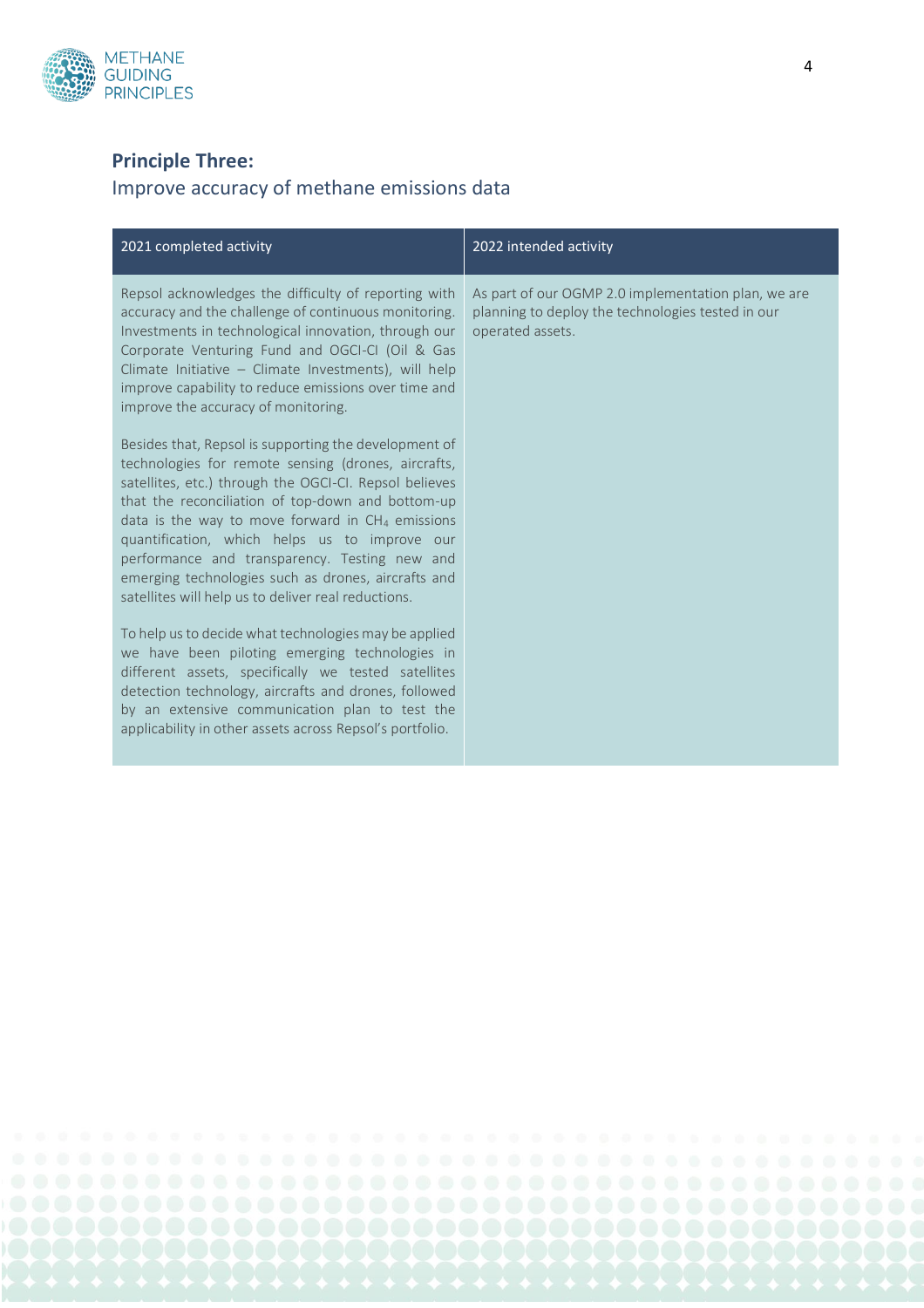

## **Principle Four:**

# Advocate sound policy and regulations on methane emissions

| 2021 completed activity                                                                                                                                                                                                                                                                                                                                                                                                                                                                                                                                                                                                                                                                                                                                                                      | 2022 intended activity                                                                                                                                              |
|----------------------------------------------------------------------------------------------------------------------------------------------------------------------------------------------------------------------------------------------------------------------------------------------------------------------------------------------------------------------------------------------------------------------------------------------------------------------------------------------------------------------------------------------------------------------------------------------------------------------------------------------------------------------------------------------------------------------------------------------------------------------------------------------|---------------------------------------------------------------------------------------------------------------------------------------------------------------------|
| Convinced of the importance of the role that<br>regulation can play in achieving real reductions, in<br>May 2020 Repsol, together with other MGP partners,<br>proposed a set of policy recommendations to the<br>European Commission aimed at driving the reduction<br>of methane emissions ahead the EU Methane<br>Strategy.                                                                                                                                                                                                                                                                                                                                                                                                                                                                | Repsol's plan for 2022 includes to continue support<br>the EU in the coming legislation and continue the<br>advocacy of the recommendations submitted to the<br>EC. |
| After the publication of the EU Methane Strategy in<br>October 2020, a group of companies including Repsol<br>and organizations working together under the MGP<br>umbrella.<br>developed five sets<br><sub>of</sub><br>detailed<br>recommendations to support timely European Union<br>legislation in order to achieve ambitious methane<br>emissions reduction outcomes across the supply chain<br>of natural gas consumed in the EU.                                                                                                                                                                                                                                                                                                                                                       |                                                                                                                                                                     |
| The recommendations claim for a robust Monitoring<br>Reporting & Verification system, building on OGMP<br>2.0 methodology, the need to address fugitives<br>emissions through detection and repair, and<br>requirements to limit methane emissions from flaring<br>and venting. They also see the biogas as a key<br>opportunity for the decarbonization of the EU gas<br>system, along with other low-carbon and renewable<br>gases. The scope of the Strategy includes domestic gas<br>and imports, this is why we recommend setting<br>targets to achieve real reductions and offer support to<br>the EU to lead a diplomatic outreach campaign<br>seeking for rules and regulations that create a global<br>level playing field and greater transparency across the<br>gas supply chain. |                                                                                                                                                                     |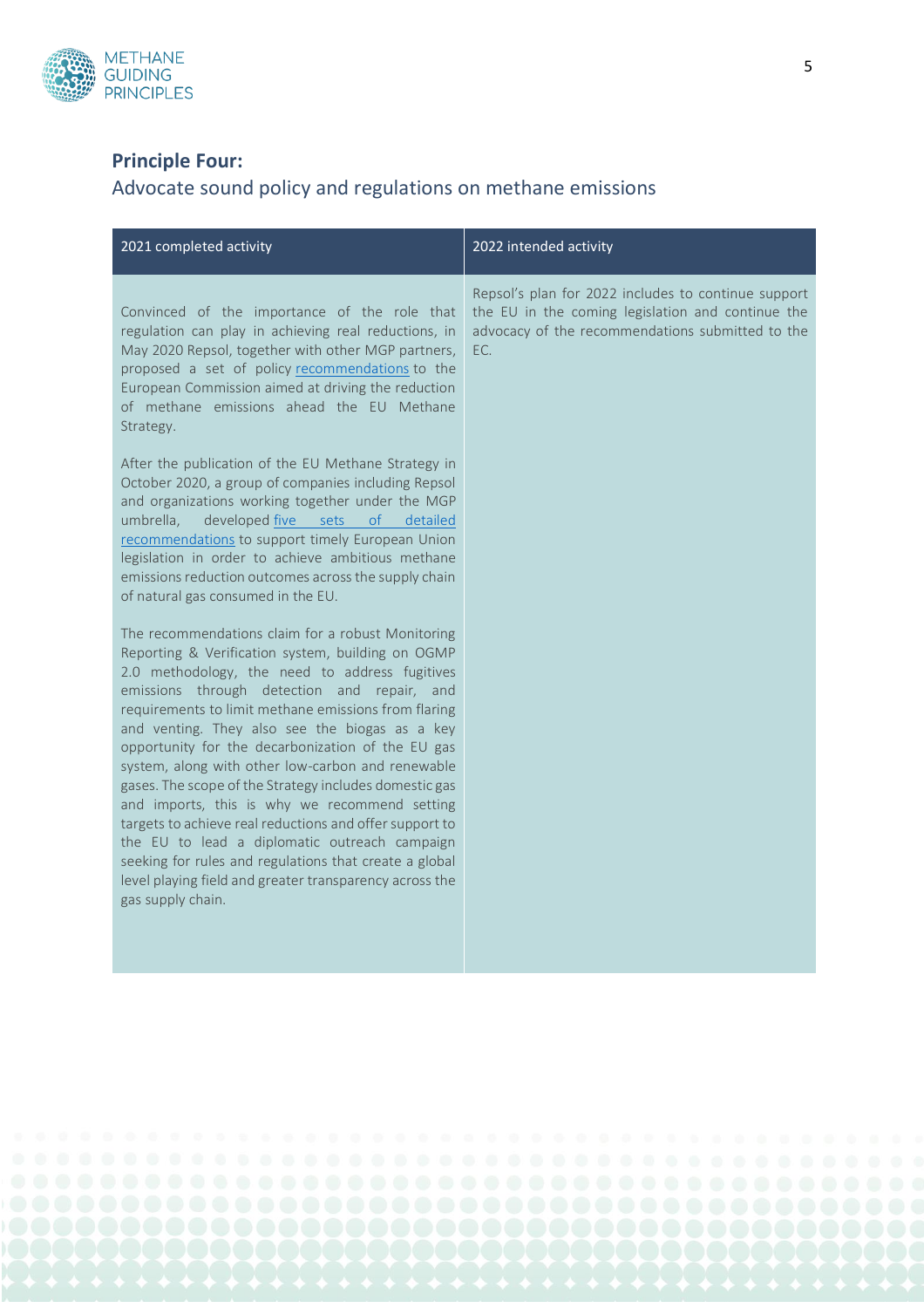

## **Principle Five:**

#### Increase transparency

| 2021 completed activity                                                                                                                                                                                                                                                                                                                                                                                                                                                                                                                                                                                                                                                                                                                                                                                                                               | 2022 intended<br>activity                                                         |
|-------------------------------------------------------------------------------------------------------------------------------------------------------------------------------------------------------------------------------------------------------------------------------------------------------------------------------------------------------------------------------------------------------------------------------------------------------------------------------------------------------------------------------------------------------------------------------------------------------------------------------------------------------------------------------------------------------------------------------------------------------------------------------------------------------------------------------------------------------|-----------------------------------------------------------------------------------|
| Methane emissions are reflected in Repsol's publicly available Integrated Management<br>Report:https://www.repsol.com/content/dam/repsol-<br>corporate/en_gb/sostenibilidad/reports/2020/integrated-management-report-2020.pdf                                                                                                                                                                                                                                                                                                                                                                                                                                                                                                                                                                                                                        | The plan for<br>2022 is<br>to<br>continue<br>reporting                            |
| The reporting year is 2020 and the boundaries are operated assets, 100% basis. In this figure,<br>methane emissions from Exploration & Production (E&P) and from Refining and Chemicals<br>businesses are included, but the majority of them comes from E&P. To see the breakdown of<br>methane emissions, please consult Repsol's CDP report, with detailed information of sources<br>and businesses (note that downstream operations are referred to as Refining and Chemical<br>business):                                                                                                                                                                                                                                                                                                                                                         | detailed<br>methane<br>emission<br>information<br>and<br>improve<br>our reporting |
| https://www.repsol.com/content/dam/repsol-<br>corporate/es/sostenibilidad/informes/2021/repsol-climate-change-2021.pdf                                                                                                                                                                                                                                                                                                                                                                                                                                                                                                                                                                                                                                                                                                                                | under OGMP<br>2.0, with more<br>detailed                                          |
| The final result is based on application of a combination of different methodologies, from<br>direct measurement, engineering calculations and emission factors. All these methodologies<br>are adequately applied in the different types of asset. The verification of these data is<br>performed annually by a certified third party under ISO 14064-1 Through the verification<br>process it is confirmed that all the calculations, measurement and estimations are robust, and<br>provided confidence in the final data. During 2021, 99% of our GHG inventory was verified,<br>and as every year, we verify CH <sub>4</sub> emissions separetly.                                                                                                                                                                                                | information on<br>sources<br>and<br>methodologie<br>S.                            |
| Repsol joined the CCAC OGMP, a UNEP-led initiative, in 2016 according to our commitment<br>with the methane emissions reduction in the oil and gas sector. During these years we have<br>been reducing venting, performing fugitive emissions surveys, improving flare management<br>and retrofitting pneumatics devices. Repsol was involved in the launch of the OGMP 2.0<br>Reporting Framework and signed its endorsement in October 2020. Transparency and<br>technology, which are top priorities for Repsol and also for OGMP, will help us enhance our<br>methane reduction strategy and deliver more ambitious and challenging objectives aligned<br>with our global Net Zero Emissions strategy.                                                                                                                                            |                                                                                   |
| OGMP 2.0 is the gold standard reporting framework that will improve the reporting accuracy<br>and transparency of methane emissions in the oil and gas sector. In October 2021 the first<br>IMEO report was published ahead of COP26, and Repsol achieved a Gold Standard status with<br>the presentation of our implementation plan. In this plan we are envisioning a combination<br>of technologies depending the type of asset that will help us to achieve the Gold Standard<br>reporting in our operated assets. To help us to decide what technologies may be applied we<br>have been piloting emerging technologies in different assets, specifically we tested satellites<br>detection technology, aircrafts and drones, followed by an extensive communication plan to<br>test the applicability in other assets across Repsol's portfolio. |                                                                                   |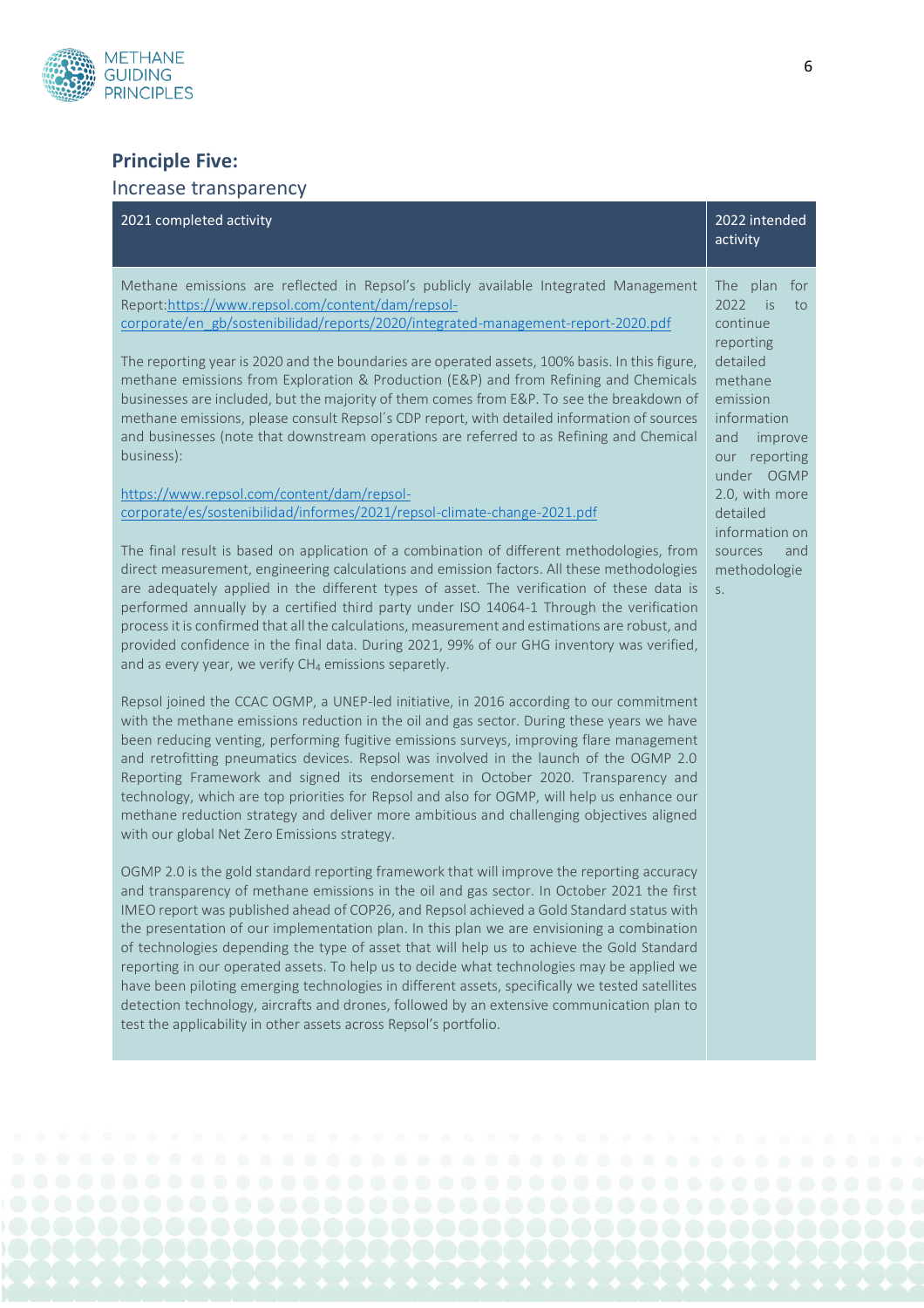

| Do you report absolute methane<br>emissions within your<br>sustainability report?<br>If so provide link.                                          | Yes<br>https://www.repsol.com/content/dam/repsol-<br>corporate/en gb/sostenibilidad/reports/2020/integrated-<br>management-report-2020.pdf                                                                                                                                                                |
|---------------------------------------------------------------------------------------------------------------------------------------------------|-----------------------------------------------------------------------------------------------------------------------------------------------------------------------------------------------------------------------------------------------------------------------------------------------------------|
| Do you report a methane<br>intensity within your<br>sustainability report?<br>If so provide link.                                                 | Yes<br>https://www.repsol.com/content/dam/repsol-<br>corporate/en gb/sostenibilidad/reports/2020/integrated-<br>management-report-2020.pdf                                                                                                                                                                |
| What are your organisation's<br>total absolute methane<br>emissions?<br>Provide a figure in tonnes.<br>Provide latest data publicly<br>available. | 128 ktCH <sub>4</sub><br>https://www.repsol.com/content/dam/repsol-<br>corporate/en_gb/sostenibilidad/reports/2020/integrated-<br>management-report-2020.pdf                                                                                                                                              |
| State your methodology.                                                                                                                           | The final result is based on application of a combination of different<br>methodologies, from direct measurement, engineering calculations and<br>emission factors. All these methodologies are adequately applied in the<br>different type of assets.                                                    |
| <b>State your reporting boundary.</b>                                                                                                             | Operated assets, 100% basis                                                                                                                                                                                                                                                                               |
| What are your organisation's<br>methane intensity?<br>Provide latest data publicly<br>available.                                                  | Repsol reports and follows a methane intensity figure as its performance<br>most important metric. It is reported annually in our Integrated<br>Management Report:<br>https://www.repsol.com/content/dam/repsol-<br>corporate/en gb/sostenibilidad/reports/2020/integrated-<br>management-report-2020.pdf |
| State your methodology.                                                                                                                           | OGCI methane intensity metric is followed, and it is referred to the<br>volume of methane that gets lost in the atmosphere when producing oil<br>and gas, as a percentage of the gas sold                                                                                                                 |
| State your reporting boundary.                                                                                                                    | As Repsol only operates the Upstream segment of the gas value chain, it<br>is this segment that is included in the methane intensity figure. This<br>figure takes into account all operated assets on 100% basis.                                                                                         |
| Do you have a methane emission<br>target?<br>If yes, please state what it is,                                                                     | We have taken on the objective of achieving a methane emissions<br>intensity of our operated assets of 0.2% by 2025.<br>To see the progress of Repsol's methane intensity target, please consult                                                                                                          |
| including the boundaries and<br>methodology.                                                                                                      | the website: https://www.repsol.com/en/sustainability/sustainability-<br>strategy/reports-and-kpis/sustainability-kpis/climate-<br>change/index.cshtml                                                                                                                                                    |